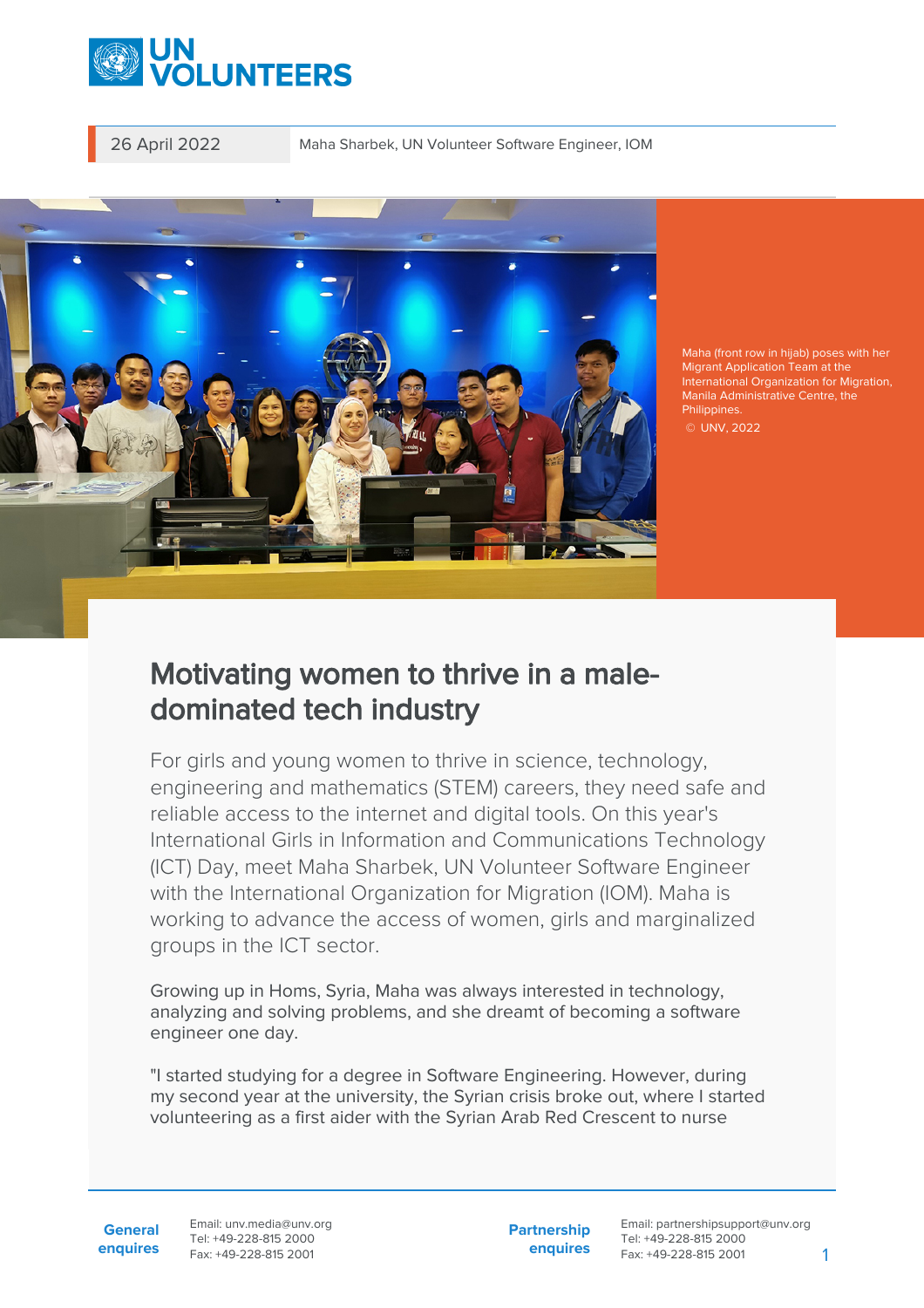

victims," recalls Maha.

Not very long after, she was forcibly displaced, like many of her colleagues who had to leave the country. Challenges continued to mount, as extremely limited resources were available and security risks caused by the conflict continued to increase.

Despite everything, Maha eventually managed to complete her degree in Software Engineering. Since then, she has been empowering young girls and youth, teaching them computer basics, algorithms and programming, as a way of spreading her motivation.

**LE** Ensuring ICT access and safety for women and girls improves our access to employment opportunities. Likewise, it helps us to engage in social, economic and political spheres, as well as to fight for our basic rights and gender equality in the workforce. --Maha Sharbek, UN Volunteer Software Engineer with IOM, the Philippines

Despite having a degree, getting a job as a software engineer in Syria was a huge hurdle for Maha, because there were no specialized software companies in her city. She embarked on working remotely with companies outside her country as a software engineer until she got a job with a startup company. "At that time, I was the only woman in our small team," Maha says.

Maha had always wanted to work with a large team of professionals, and this pushed her to apply for a UN Volunteer opportunity she came across. "Joining the United Nations Volunteers (UNV) programme as a software developer in IOM's ICT Department in Manila changed my world," said Maha.

When she set her foot in the ICT Department in Manila, Maha noticed a significant difference from her previous working set-up. She was astonished to see many women in the field of technology, including in senior management roles. This motivated her to work even harder and keep improving.

General Email: unv.media@unv.org **enquires** Fax: +49-228-815 2001 Tel: +49-228-815 2000

**Partnership enquires**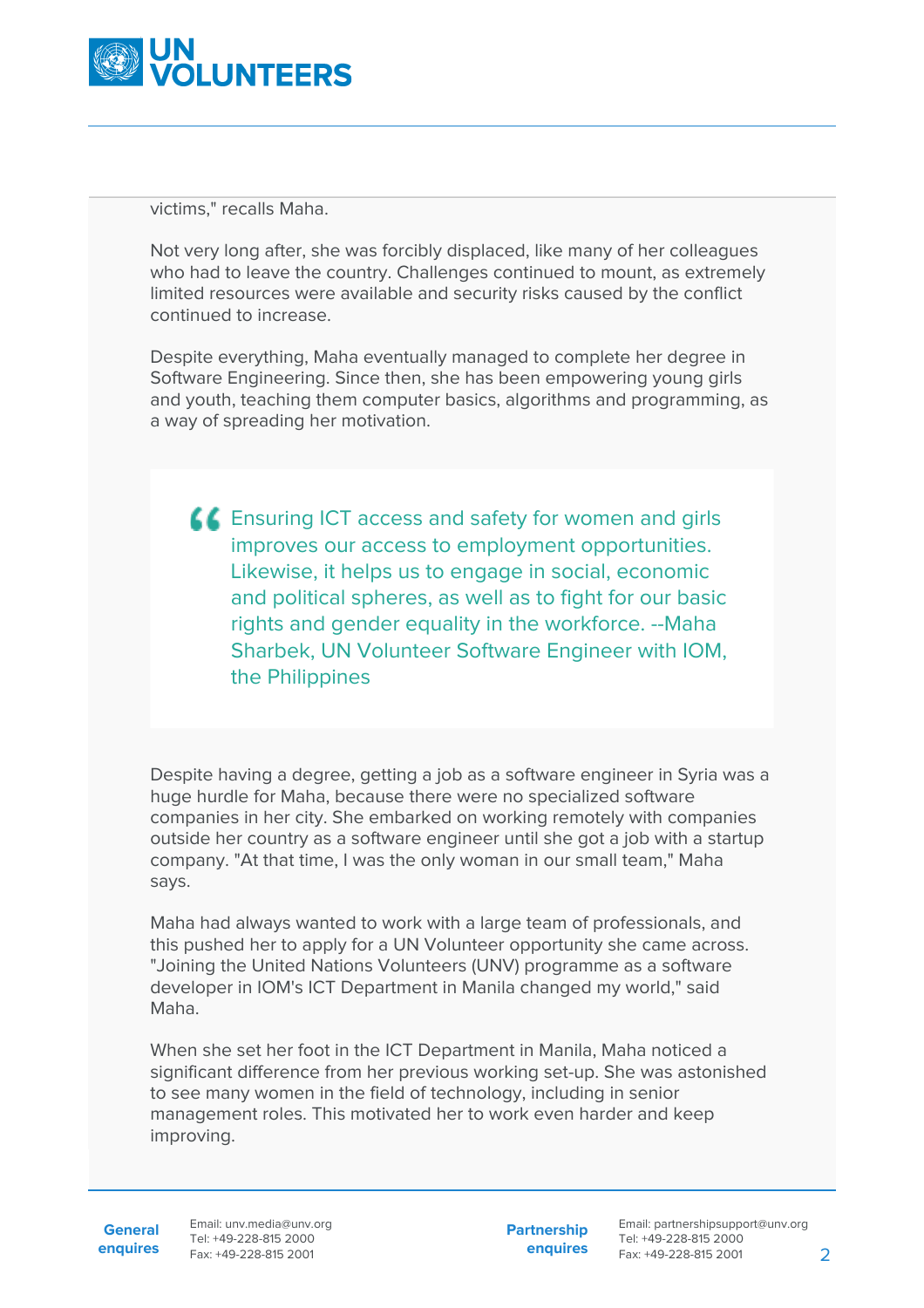

"For the past three years since I joined UNV, I have learned a lot from the team. My assignment in Manila has prepared me to empower more young girls and women in technologies both here in the Philippines and back in my home country, Syria," explains Maha.

**A.C.** Maha's skills and experience make her a reliable partner in delivering the necessary Information Technology solutions. She can adapt to any situation and is always open to helping those in the field. She is friendly and always shares a smile with anyone in the office. -- Michelle Evangelista, the .NET team lead

Reflecting on her journey in the ICT sector, which is usually seen as a maledominated field, Maha urges other women and girls.

**I** lencourage fellow women and girls not to be discouraged by the hurdles they may face in this field. We have the ability to do anything; what we need is to have a 'SHE CAN-DO' mindset. --Maha Sharbek

This article was written with the kind support of Online Volunteer, Ms. Patience Rusare.

**General**

**enquires** Fax: +49-228-815 2001 Email: unv.media@unv.org Tel: +49-228-815 2000

**Partnership enquires**